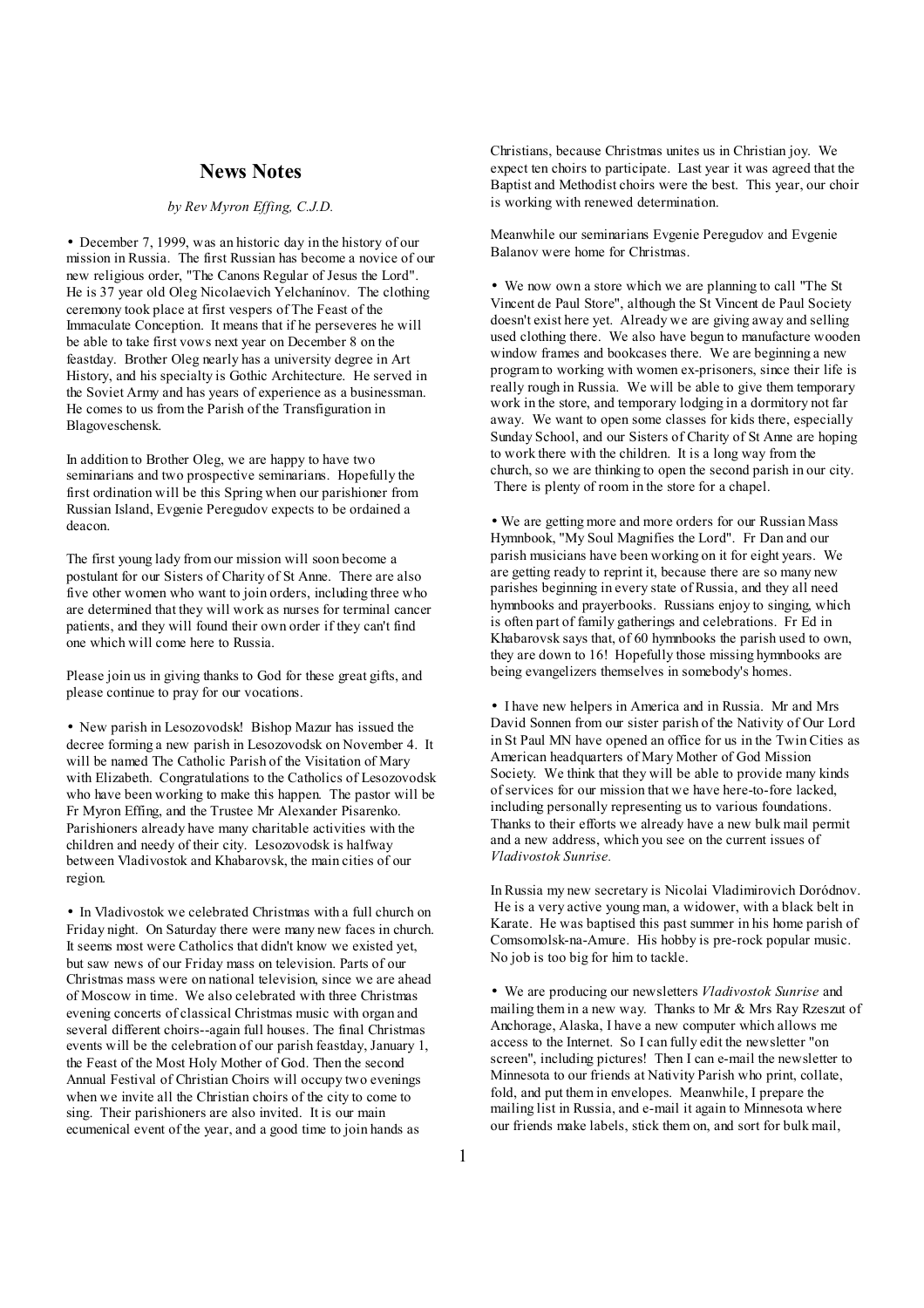and finally mail them! It is a big process, but works very efficiently, thanks to our volunteers. The only hang-up in the process is that I'm too busy to meet the deadlines! Using the Internet with the new computer is much more efficient than the old system of physically mailing the newsletter on paper to Minnesota, and then physically sending the address list on diskette—the new method saves nearly a month of time! • CARITAS has made its first adoptions of Russian children to American couples. It required a year of preparatory work to set up the process. We aren't an adoption agency, but a facilitator of the adoptions between American agencies and Russian realities. Our goal, as a religious charitable organization, is to have children adopted as young as possible and as cheaply as possible for American couple, in the belief that that is the best for child and parents. Anyone wanting information can contact us at any address, or use the direct CARITAS email address:

### [CARITAS@mail.primorye.ru](mailto:CARITAS@mail.primorye.ru)

• Congratulations to CARITAS Primorye and to Anastasia Potopenko, the director, for the completion of one of their most ambitious projects yet. They teamed up with Healing the Children of Seattle to sponsor a week-long facial remedial surgery marathon for 30 Russian children with harelip deformity. The doctors shipped their equipment in advance, and CARITAS arranged for the operating theater and gathered the kids, and it took the personal intervention of Primorye's Governor Evgenie Nasdratenko to bring the medical supplies across the border in time for the event. At five operations a day it was quite a deal, with a new lease on life for the kids, of course. The medical team promised to return in a year to do the follow-up operations. Now that CARITAS has succeeded in this first attempt, they'll be bold enough to try some more!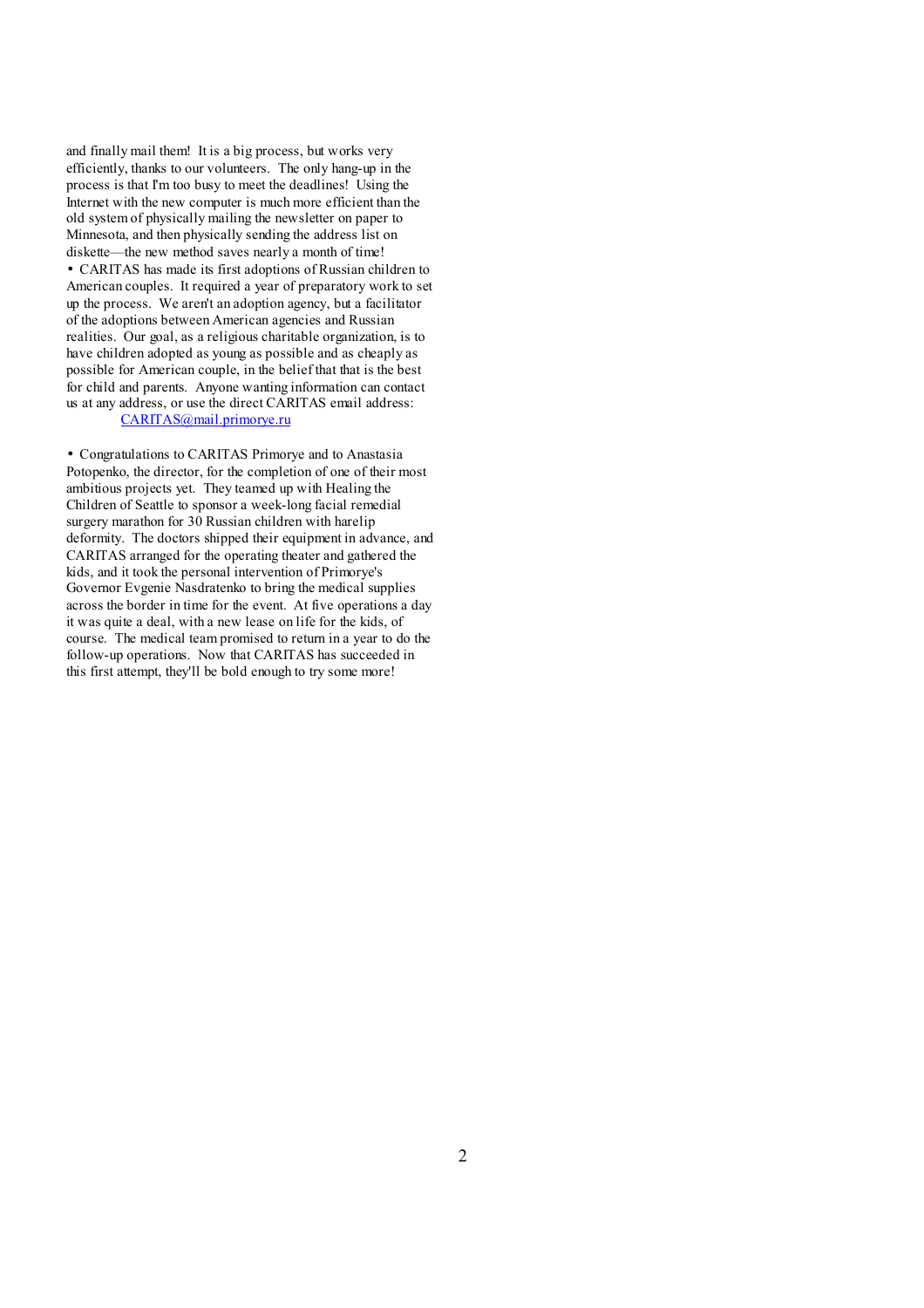### **How to Communicate with Us**

**FAX:** 011-7-4232-26-96-16

**E-mail:** [myron@eastnet.febras.ru](mailto:myron@eastnet.febras.ru) [daniel@eastnet.febras.ru](mailto:daniel@eastnet.febras.ru) [CARITAS@mail.primorye.ru](mailto:CARITAS@mail.primorye.ru)

**Phone:** 011-7-4232-26-96-14 **World Wide Web:**  <http://www.pond.net/~jeffclang/mostholy/index.htm>

**Money** cannot legally be sent by mail to Russia. Donations of money should be sent to: Vladivostok Mission 225 Cordova Street Anchorage AK 99501 USA Your donations are tax-deductible. You will receive any required receipt for IRS tax purposes by return mail.

**Letters** without donations can be sent to: Most Holy Mother of God Catholic Parish Volodarskovo 22 690001 Vladivostok RUSSIA

Please do **not** mail **packages** directly to Russia, since every package mailed to Russia costs us \$50. If you have items that you think we can use, please contact us by electronic mail or fax giving a complete list of items. If we accept your offer you will need official inventory information from:

> Mrs Joan O'Rourke PO Box 266 Hanford CA 93232 FAX (650) 871-2856 Phone (559) 582-4112

Issue Number ThirtyOne January 1, 2000

Vladivostok Mission 225 Cordova Street Anchorage AK 99501

Sister Susan Wal Missionary Sisters of St Peter Claver 265 Century Ave St Paul MN 55125-1155

651 738-9704

Mary Mother of God Mission Society 1854 Jefferson St St Paul MN 55105-1662

Address Service Requested

Mary Mother of God Mission Society 1854 Jefferson St St Paul MN 55105-1662

Address Service Requested

Virginia E. Murphy 1906 Princeton St Paul MN 55105-1523

# **Remember "Vladivostok Mission" in your will.**

## **Remember "Vladivostok Mission" in your will.**

 $-1$  -  $-2$  -  $-3$  -  $-4$  -  $-5$  -  $-6$  -  $-7$  -  $-8$  -  $-9$  -  $-10$  -

 $-11 - 12 - 13 - 14 - 15 - 16$ 

Dear Sister Susan,

Please send the photos, when you are done to:

Thanks. God bless you. --Fr Myron

Mr Jeff Lang 2095 Morning View Dr Eugene OR 97405-1633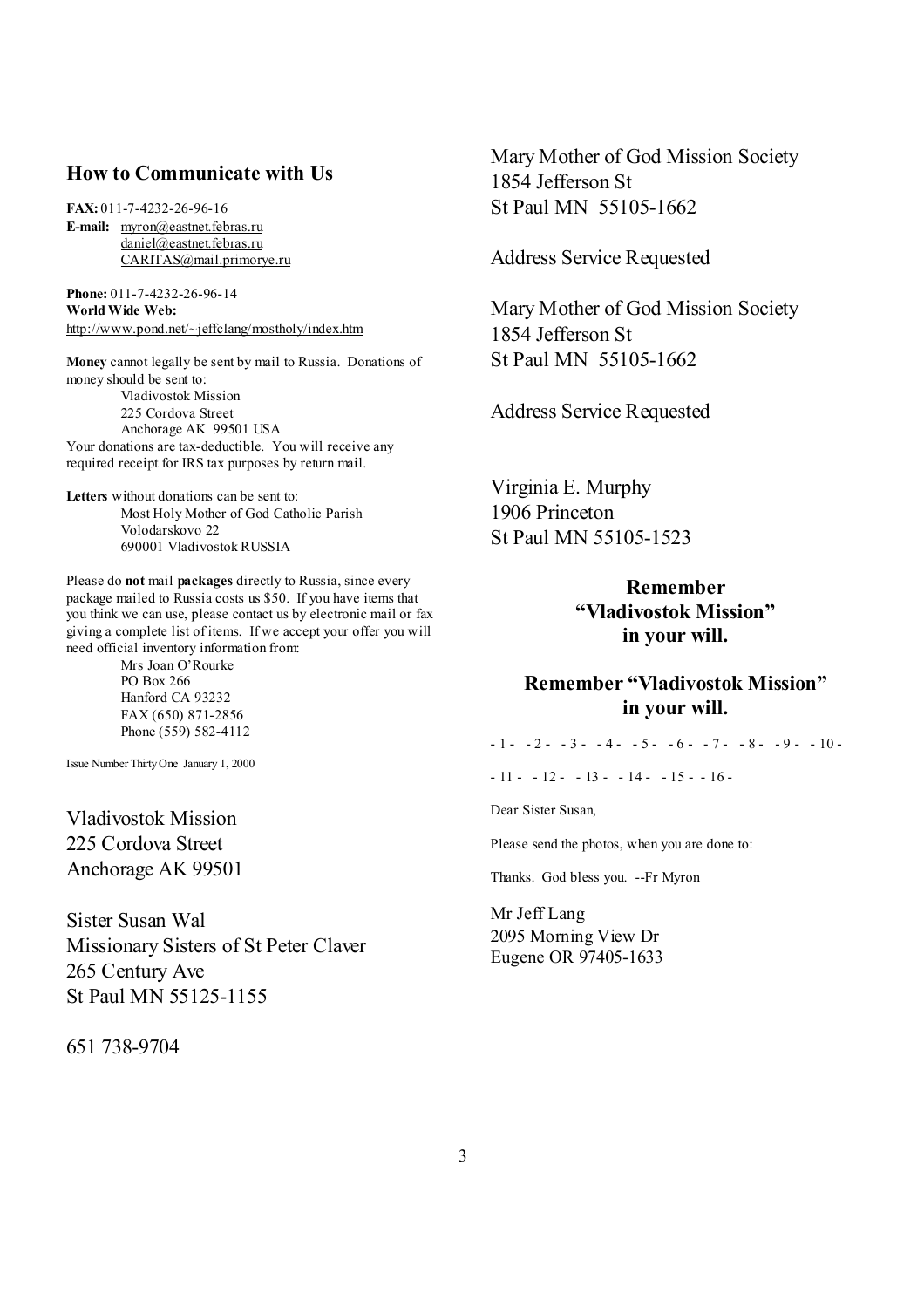*Christmas figures by parishioner Lilia Schevchenko. The beginnings of the "St Vincent de Paul Store." Children bringing the Christ Child at Midnight Mass. Fr Myron, Br Oleg, and Fr Daniel. Bishop Karol Slivovsky, Bishop of Vladivostok, 1923? Maxim Germanovich at the beginning of the Jubilee Year.* 

*.*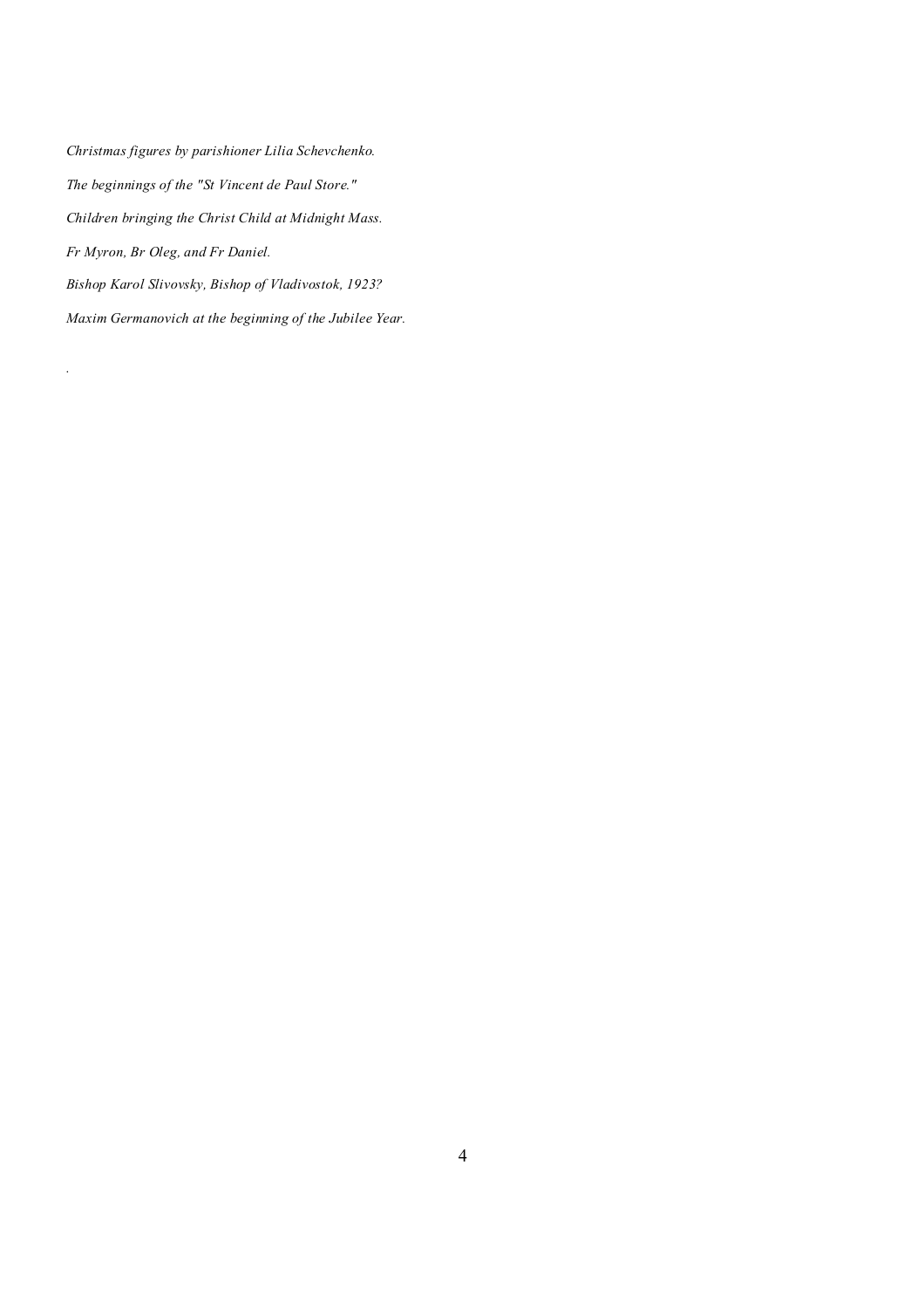## **Christmas Greetings from our Neighbor in Magadan**

Christmas, 1999

Dear Friends,

Greetings from Magadan, in the Russian Far East. I send you my love and prayers for a most Blessed and Joyful CHRISTMAS.

In this Season of the HOLY FAMILY, Ithink of my familyand of all families and what a blessing they are. Here in Russia, families have been so broken, that there are few healthy happy families. The communists attacked families in many ways. Children were taken away and put in day cares, or mothers were required to work, at the time when their children needed them to be home. All are hurt by alcoholism; all have some sort of broken relationships- mothers not talking to children and children not caring for their mothers. We have a family whose grandmother raised her granddaughter, but now won't talk to her children. Her own mother is sick and dying, far out west, but refusesto allow her to come and visit. Another of our elderly ladies, a decorated veteran of WWII, doesn't receive a pension adequate to live on, but her son refuses to help her. Instead he is suing his mother about who owns a room in her small apartment, which the granddaughter had lived in. Most families here consist of only a mother; there are very few men or fathers. We have had grown men tell us that they had no father of their own, that we are not only their spiritual fathers, but their father also.

We are also aware here of how precious is our health, or even being able to go to a doctor and receive treatment. People here lay at home without care, or in the hospital, (unimaginable by American standards) without means to get medicine or needed operations. One man needs a heart operation, which is only available in Moscow or Novosibirsk. AIDS is becoming epidemic here, while children are sick and dying in orphanages.

And most people here still aren't getting paid. Teachers still teach, doctors still staff clinics, watchmen still spend the night watching, labors still go to work each morning, our street cleaning lady still faithfully shovels snow from our sidewalks…. And yet they are receiving no pay, or being paid very seldom. There isn't even enough to pay all the pensioners, they receive their pensions on rotations. And others here are becoming millionaires.

Yes, pray that the Newborn Child whose birth we celebrate, whose kingdomwe proclaimhas come, will rule in this land, and on the whole earth. Here in our little parish of THE BIRTH OF CHRIST, we will joyfully celebrate the Birth of Our Lord. Our poor broken people will find joy and light, will take it with them out onto the streets and into their homes and work. And maybe some of that Peace that the CHRIST CHILD has brought to the Earth will dwell with thema little while longer, and fill themwith peace.

That is my prayer for you too. May the CHRIST CHILD fill you with Light and Joy and bring you great peace. Merry Christmas to you all. Please continue to pray for me, for Fr. Mike and all of our people and for Russia.

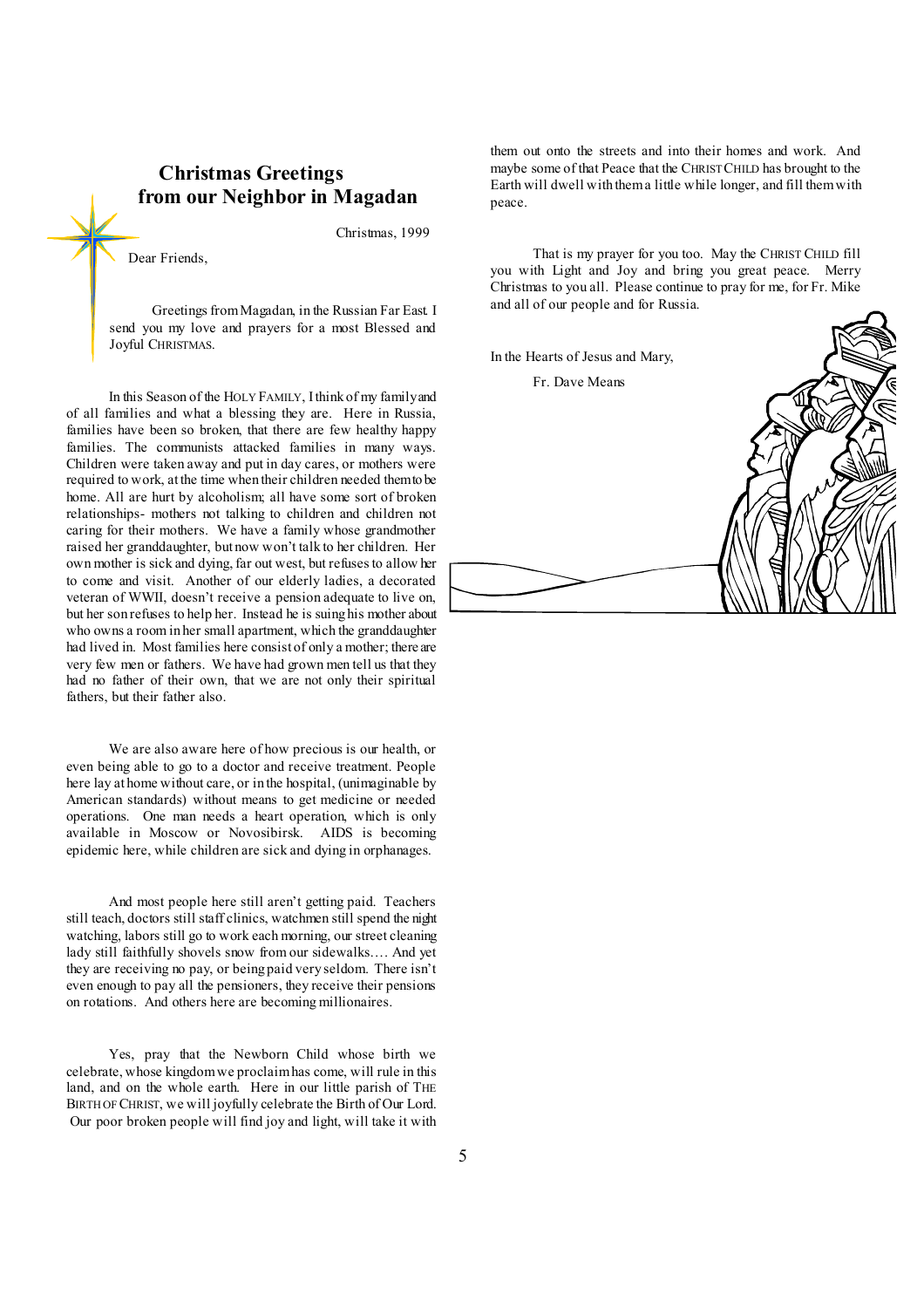## **Bishop Karol Slivovsky: 65th Death Anniversary**

*By Miroslava Igorevna Efimov Archivist of the Parish of the Most Holy Mother of God tr V Rev Myron Effing, C.J.D.* 

[January 5 marks the  $67<sup>th</sup>$  anniversary of the death of our Bishop of Vladivostok Karol Slivovsky. Here is an article written two years ago by our parish archivist who is working on the research necessary for the cause of canonization of our parish's Soviet era saints and martyrs.—ed]

 Historical documents show how so many Catholics appeared in the Eastern reaches of the Russian Empire when many various groups of Catholics were deported from Poland who were participants in the Napoleanic wars and in the revolts for national freedom in Poland. French Catholic missionaries who were located in the northeastern parts of China were attracted to this large number of Catholics in eastern Russia, and quite naturally began to send worker to Catholics of the Amur valley. St Petersburg was extremely unhappy about this, with the result that in 1866 the Holy Synod sent a special Catholic priest of the Mogilev [Belorussia] Archdiocese. The choice fell to Father Kazimir Radzichevsky who formed the first Catholic parish in Nikolaevsk-na-Amure, the capital of the governor-general, from which he served his flock across all the Far East. When the governor-general moved to Vladivostok, the Catholic parish was also moved here in 1890, and which quickly grew so that already in 1900 there were 3500 faithful who couldn't be contained in the small wooden church. When fire destroyed the church, the slow process of construction of a brick church was begun.

In 1912 Father Karol Slivovsky became the pastor, and his fate was to play a special role in the life of the Catholic parish of Vladivostok. His biography is impressive. He was born into the family of a suburban Warsaw landowner on June 29, 1855, graduated from the Warsaw Gymnasium and then evidently studied at the Railway Institute in St Petersburg, where suddenly there was a change in plans. He studied in the Seini Seminary from 1875, and then from 1879 to 1883 in the St Petersburg Spiritual Academy. He received a master's in theology, and was awarded a cross-ring and ordination. Further in his curriculum vitae we could read: Assistant Pastor in Stanens, Dean of Stanens, Pastor in Lapel and a diploma from the Lapel City College, Dean of Lapel, Pastor of Kazan and diplomas from several institutes in Kazan. His service in Kazan from 1895 to 1912 was a period of flowering of his abilities which Father Karol Slivovsky generously gave to the Catholic community of Kazan, which earned the respect of the parishioners for whom he lived. In the government archive we can see the very respectful petition of the council of the Kazan parish in the name of all the parishioners to the Archbishop of all Roman Catholic churches of Russia. In that letter there is a list of all the priest's successes, all of his constant concern for the parish, the beginnings of the construction of the parish school, the

reconstruction and redecoration of the church, his irreplaceable service as chaplain—and all that without the help of an assistant pastor. The petition asks that their pastor be awarded the title of "Honorary Canon", [similar to "Monsignor".] The request was unsuccessful, but instead of a reward, Father Slivovsky received a new assignment from the archbishop of Mogilev, Archbishop Kluchinsky—to be the rector of the Vladivostok church. Maybe such was the reaction of the Department of Spiritual Affairs, Office of Foreign Faiths, when a letter was sent from the Minister of Interior Affairs to the administrator of the Mogilev Roman Catholic Archdiocese, Hierarch Stephan Denisevich which reported that "the religion teacher at the Kazan Rodionov Institute Father Slivovsky refused to sign a document proposed to all the workers of the Institute which would oblige them to take part in political parties, organizations, and trade unions." Refusniks were not forgiven.

 In Vladivostok the new rector met with the very disordered construction of the brick church. There had been a change of priests, changes in the constitution of the building committee formed in 1902, so construction was at a standstill. The naturally energetic and decisive Father Slivovsky decided first of all to change the old parish council, and organized a meeting of the parish to choose a new one. He achieved his purpose, but on every side, church and civil, there were complaints about the new rector. What a sharp contrast it was with Kazan! Most of the thunder and lighting came from the well-to-do local, Bartholomew Karlovich Boroviks, who wrote large letters of complaint to the Archbishop, and all because the rector insisted on open nominations of candidates. A. Slovik, S. Viborsky, O. Matsovich, A. Banaskevich, and others supported Boroviks' complaints. But the pastor stubbornly pushed on in the attempt to finish the building and organize parish activities. Because the Polish colony in Vladivostok had a large growth after the Russo-Japanese War and again after the beginning of the First World War, there were many new parishioners, and pastor Slivovsky was busy with the education of the children. He supported the activities of the "Roman Catholic Society of Charity" which organized a Polish beginning school in 1907, and now prepared to add several classes. Besides that, the pastor dreamed of opening a minor seminary for religious boys from Polish families, but that good beginning took a long time because of the absence of appropriate premises. All the same, the children preparing for First Communion took a catechetical course from the parish.

 The Roman Catholic parish received a lot of support from a new organization, "Polish House". Thanks to the participation of its members in activities of the city duma, it was possible to receive a subsidy in 1917 from the city treasury for the long awaited opening of the four-grade Polish school for 120 pupils with three teachers.

 In 1920 the Mogilev Archdiocese founded the Vladivostok Deanery, encompassing the Catholics of Amursky, Khabarovsky, and Primorsky territories. There were already five priests and nearly 11,000 faithful in the deanery. Father Slivovsky was appointed the first dean. In June of 1921 the representative of Pope Benedict XV, Bishop de Guebriant, arrived to look at the activities in the Vladivostok Deanery and left very satisfied.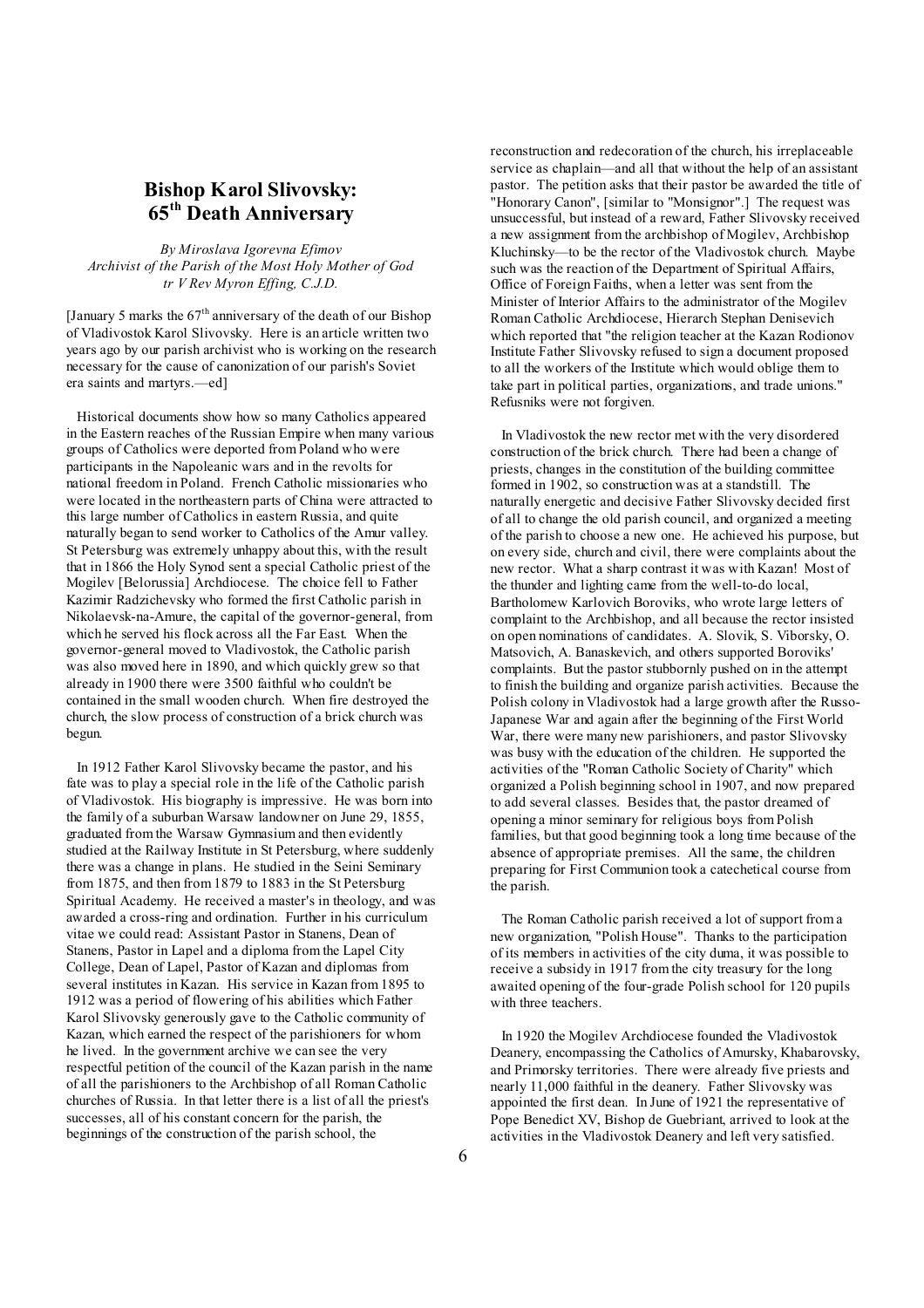When he arrived in Harbin he made the following announcement: In recognition of the achievements and the development of culture and religious activities in the Far East, the Apostolic See has decided to make a Catholic Diocese in Vladivostok, and a Polish bishop would soon be found for the diocese.

In time the long process of construction for the church in Vladivostok came to an end, and the solemn dedication was held on October 2, 1921. In spite of the fact that it was not possible to really complete the church according to the original plans due to the lack of means—for example it was necessary to forget the steeples—the church was grand and beautiful. As soon as the parish moved to the new church Dean Slivovsky opened the minor seminary in the former temporary church (now #1 Skipera Geka Street), and appointed a priest from Silesia, Marius Kluge to be the rector. Soon there arrived news from the Holy See that the Congregation "Propaganda Fidei" had decided to separate the Vladivostok, Irkutsk, Omsk, Tomsk, and Tashkent deaneries from the Mogilev Archdiocese, and make of them Apostolic Vicariates. The next news came from the Vatican on February 2, 1923, a Papal bull establishing the Vladivostok Diocese including Primorye, Amursky and Khabarovsky Territories, and part of Sakhalin Island, and that Dean Karol Slivovsky, under the title Apostolic Vicar of Eastern Siberia, was to become the Vladivostok Bishop. Because the arrival of a Papal Delegate in Vladivostok was unpleasant for the local authorities, the solemn ceremony of consecration of the bishop was held in Harbin, on October 28, 1923, when the special mission of the Papal Delegate Bishop Celsius Constantini arrived. Present in the Church of St Stanislaus were Polish and French priests, and the most respected members of the European colony in Harbin, pupils of the Henry Senkevich Gymnasium, and students of the minor seminary.

 After his return to Vladivostok there begins a new page of trials for this already golden ager. First he just barely made it back to the territory of his diocese, thanks to the help of a stationmaster to whom he had earlier given financial aid. Secondly, it became known that the border with Manchuria would be closed, and, as a result, the Bishop would no longer be able to communicate with the representatives of the Siberian Vicariates.

 Not much is known about the life of the Bishop at the end of the 20's and the beginning of the 30's. There are two postcards in the archive of the Polish Primate A. Glond from the Vladivostok bishop, one from January 23, 1928, and one from January 20, 1929. These communications of Bishop Slivovsky were notes of thanks written in answer to the Cardinal's Christmas letter. By sending the letters Cardinal Glond wanted to underscore that Bishop Slivovsky was not forgotten in Poland, that they were interested in his life and pastoral activities. During this time Bishop Slivovsky was awarded the "Star of the Order of the Rebirth of Poland" *in absentia—*earlier he had been awarded with the Order of St Stanislaus, Third Class, under Papal authority. These letters and awards made his situation worse. There was an article in *Izvestia* which chided him because he "helps a bourgeois neighbor" although he was a citizen of the USSR. But the newspaper also remarks that the

bishop isn't arrested, isn't condemned, due to the great patience shown him by the Soviet authorities.

 After the closing of the minor seminary and the confiscation of its building, authorities also took from the Vladivostok Diocese the rectory, the home of the organist not far away, the guard's home, and the auxiliary buildings. Bishop Slivovsky had to live outside the city in the little summer village of Sedanka at #6 on Vereshagina Street because of his health. There he was cared for by a Polish lady named Casimira Piotrovsky. Sunday Mass at the cathedral was served by the young vicar George Yurkevich who often visited the ailing bishop, and he performed the necessary rites for the sick. After the arrest of Father Yurkevich in 1930 the spiritual life of the parish came to a standstill.

 Regina Stanko who now lives in Tomsk, in her written memoirs, recalls how she often brought fresh milk to the ailing bishop, and her father Stanislav Stanko came to provision the bishop and to converse with him.

 At the end of the 20s a frequent guest at the house in Sedanka was the French missionary from Harbin, Father Zachary Banash, and in the early 30s Vladislav Pelts, an oriental studies student, managed to see him while on the way to Beijing. He brought money for the bishop. According to his words the bishop looked very old and was very frightened by the visit. Tersely thanking him for the help, the bishop asked that no one write him and no one visit him, because it was dangerous for him.

 Karol Slivovsky, Bishop of Vladivostok, died on January 5, 1933 from heart paralysis. Casimira Piotrovsky intended to take the body to Poland, but the authorities did not allow it. Maria Svitetsky, whose mother worked as a cook for the bishop, the simple burial of the bishop took place in the young woods of the Sedanka Cemetery, the service being performed in the little chapel nearby from the burial place. He was buried in a white chasuble with a golden beret on his head. On his hand was the episcopal ring, and at his side the shepherd's crook. The German consul attended the burial. In two days the grave was robbed, the ring and the crook were stolen. They reburied the bishop in a wooden casket in a grave between the chapel and the [Orthodox] school not far away. As long as Casimira Piotrovsky lived in Sedanka she took care of the grave above which stood a simple wooden cross with an inscription in Polish. Regina Stanko tells in her letters how she and Casimira visited the grave and took care of the flowers. It continued until Casimira left for Poland.

 News of the death of Bishop Slivovsky shook the Catholics of Harbin. The Harbin Vicar-Delegate Vladislav Ostrovsky, wanting to honor the memory of the deceased bishop, decided to erect a large crucifix in front of the Church of St Stanislaus dedicated to the bishop where the memorial service was to be held in his honor. The sad event took place on Sunday, February 5 at 4pm. The Church was filled with a large number of faithful who wanted at least from afar to honor the memory of the deceased Catholic spiritual leader. In the middle of the church, among flowers and burning candles, lay the Cross, and on it symbols of the episcopal office. During the funeral mass the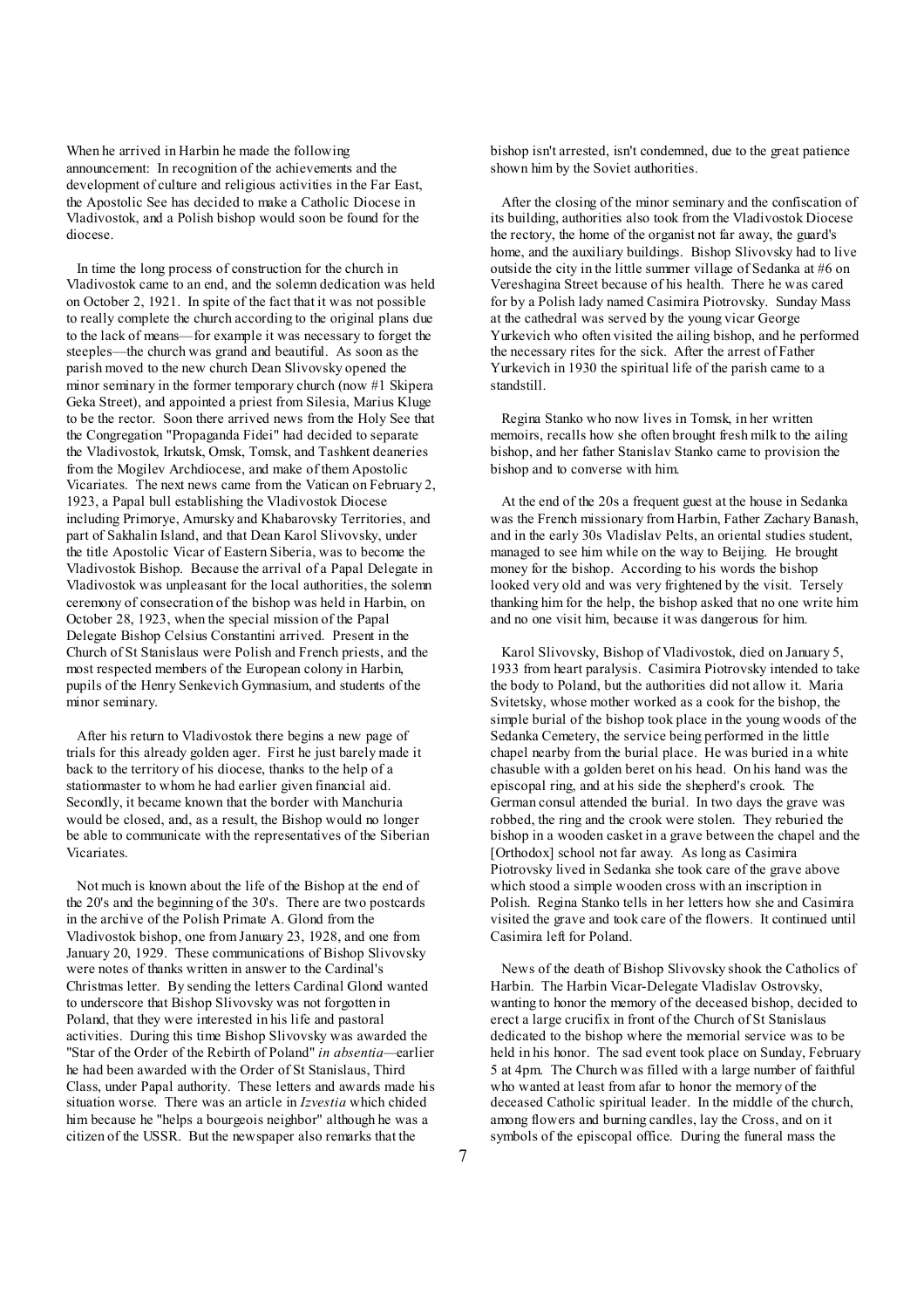Cross was blessed, and after mass Father Ostrovsky, the clergy, and the faithful carried the Cross from the church and stood it in the prepared place. A big part of the attendees cried, and all prayed earnestly to the Almighty for the soul of the bishop who died far from his homeland.

Many decades passed before the Roman Catholic parish in Vladivostok was restored and before the authorities gave back the cathedral. In tiny steps we can gather and piece together information about the dramatic events of those terrible years. Today, searching for the Vladivostok bishop's grave are parishioners, historians, and reporters, using bits of memory collected from elderly people, former parishioners of the bishop. But sixty-five years have taken their toll; thick woods have grown on the former country cemetery, hiding things without a trace. But hope hasn't abandoned the searchers.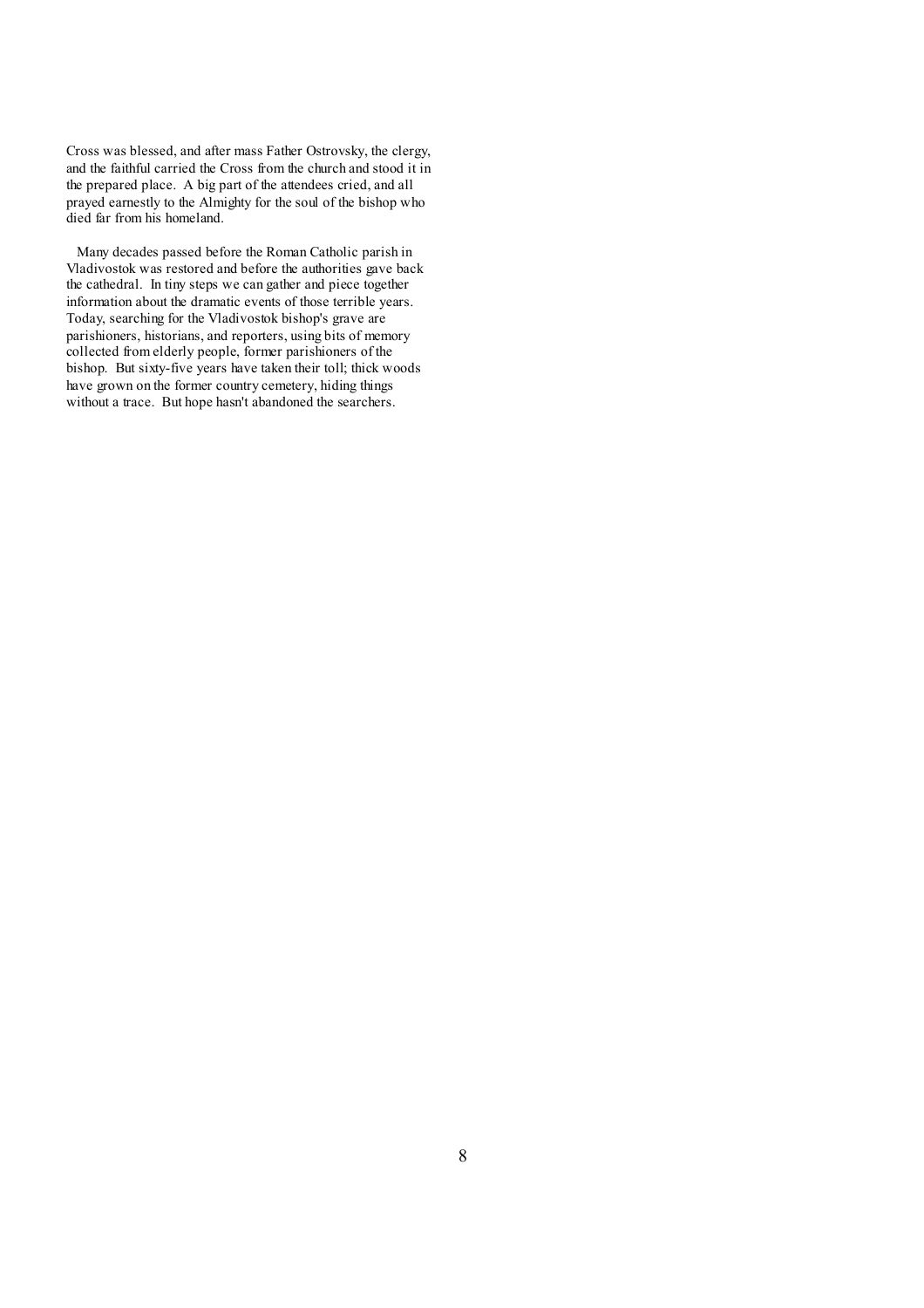## **Two letters of Bishop Slivovsky**

*tr Miroslava Igorevna Efimov and V Rev Myron Effing, C.J.D.* 

**February 18, 1924**  Vladivostok, 18 February 1924 To Bishop de Guebriant

Your Reverence can't even imagine the great joy your friendly, benevolent letter brought me! I am very moved by the endless goodness you show me and deeply respect Your Reverence's great heart, and your interest in the parishes that you personally visited, in the midst of your various activities.

Your Reverence knows, of course, that on the 28<sup>th</sup> of October I received the Sacrament of Consecration from the hands of the Apostolic Delegate in the presence of Bishop Gaspaisa. I was moved to the bottom of my heart, and I have to say that it was the best day of my life. At the same time I feel my imperfections and the inactivity against my own will which calls forth from me great gnawing of conscience. My solemn entrance [into the cathedral in Vladivostok] took place on November 18. God gave me great weather which is very rare—15 degrees[C, or 40F], and so the church was full to the last place.

Winter has been very cold this year which results in few people in church. All-the-same, when I held the Christmas services, and then again at mass on the Epiphany, the cathedral was full.

We are experiencing a huge deficit of priests. Throughout my diocese there remains only Father Yerkevich and Father Mirzhvinsky. Excepting Harbin [in Manchuria], the churches in Nicolaevsk [Ussyrisk], Khabarovsk, Blagoveschensk, and on Sakhalin Island does not have pastors. Exceptionally difficult is our material situation: the faithful have become much poorer, so there aren't any mass offerings for many months already, and only with great difficulty are we able barely to pay expenses. You see with what difficulties my pastoral service is carried on. Only unwavering faith and hope, which I lay at the Most Sacred Heart of Jesus, support me and keep me from breaking down.

In June Father Marius Klyuge went to Harbin where he is directing the seminary where ten clerics are studying. Among them are seminarians from Vladivostok—Maltsulevich, Mateushek, Samoilo, Volanski. The first two, at last, must continue their studies in Europe, though the decision about that is moving very slowly and not without complications. These poor young people have lived already three years in complete uncertainty.

Again I ask you to receive my gratitude for all the courtesies which Your Reverence has shown, and also for the "pope's" present. I am happy that I may express to you my respect and deep gratitude.

United in prayer, your most dedicated and humble son in Christ, Karol Slivovsky

#### **July 1926**

Vladivostok, 4 July 1926 To Bishop de Guebriant

Your Reverence! My most dear and most beloved friend!

Please don't think that I didn't write for such a long time because of laziness, or because I forgot. The most important reason was the impossibility to write a truthful and candid letter. All my letters, unfortunately, are being censored. Not until today did I find an occasion to pass on this letter.

Your Reverence very well knows out general situation. They have taken away all our church property. We have to pay taxes, for example, on the land on which the church stands, 600 yen on the parish social hall where I live. But, thank God, I have complete freedom to hold church services in the cathedral.

The biggest sorrow, both for me and for the faithful is that all of the parishes, with the exception of Vladivostok, aren't open. In Blagoveschensk pastor Father Kaminsky was arrested, and then they sent him to Poland. Khabarovsk was deprived of its priest because of Father Vladislav Mirzhvinsky, who scandalously refused to obey his bishop and for three years already has been shifting around various villages wasting time. Look at the kind of end that unfortunate earned who spent his life in lies and falsehoods, sadly. It seems that relative to him Your Reverence was sadly misinformed, but I didn't want to get mixed up in the matter and expose the whole truth if you didn't ask me about it. Father Mirshvinsky lived near me twelve years, so I had the possibility to know him well. He was a person especially prideful. The tiniest little fatherly suggestion brought him to open rage; he liked fights, and used the most terrible curses. His visiting villages gave him an excuse to meet with people for personal reasons and didn't have any kind of missionary meaning. Because of his departures from faith he brought indescribable evil to the faithful. At the present time I have only Father Gregory Yurkevich from Khabarovsk with me.

To speak of Nikolsk about the church in which Your Reverence served holy mass, because of the lack of hurry of Catholic parishioners who didn't turn to the authorities in time to ask permission to have meetings there, now the church is used by Orthodox priests. Blagoveschensk, where there are many Catholics—up to 1500 persons, has a chapel.

Atheistic propaganda is resulting in a huge devastation, especially among young men in the nonfunctioning parishes. Thanks be to God we still have sizable attendance on Sundays and holy days.

In May I made the canonical visitations in my diocese. I visited Khabarovsk and Blagoveschensk where I did pastoral work for a week. My trip took a whole month. Besides pontifical mass, I spent a lot of time in the confessional, at times until late evening, but good Jesus overdid himself by giving me a large number of people who came to me. Among them were those who didn't go to confession already for many years. In general and as a whole